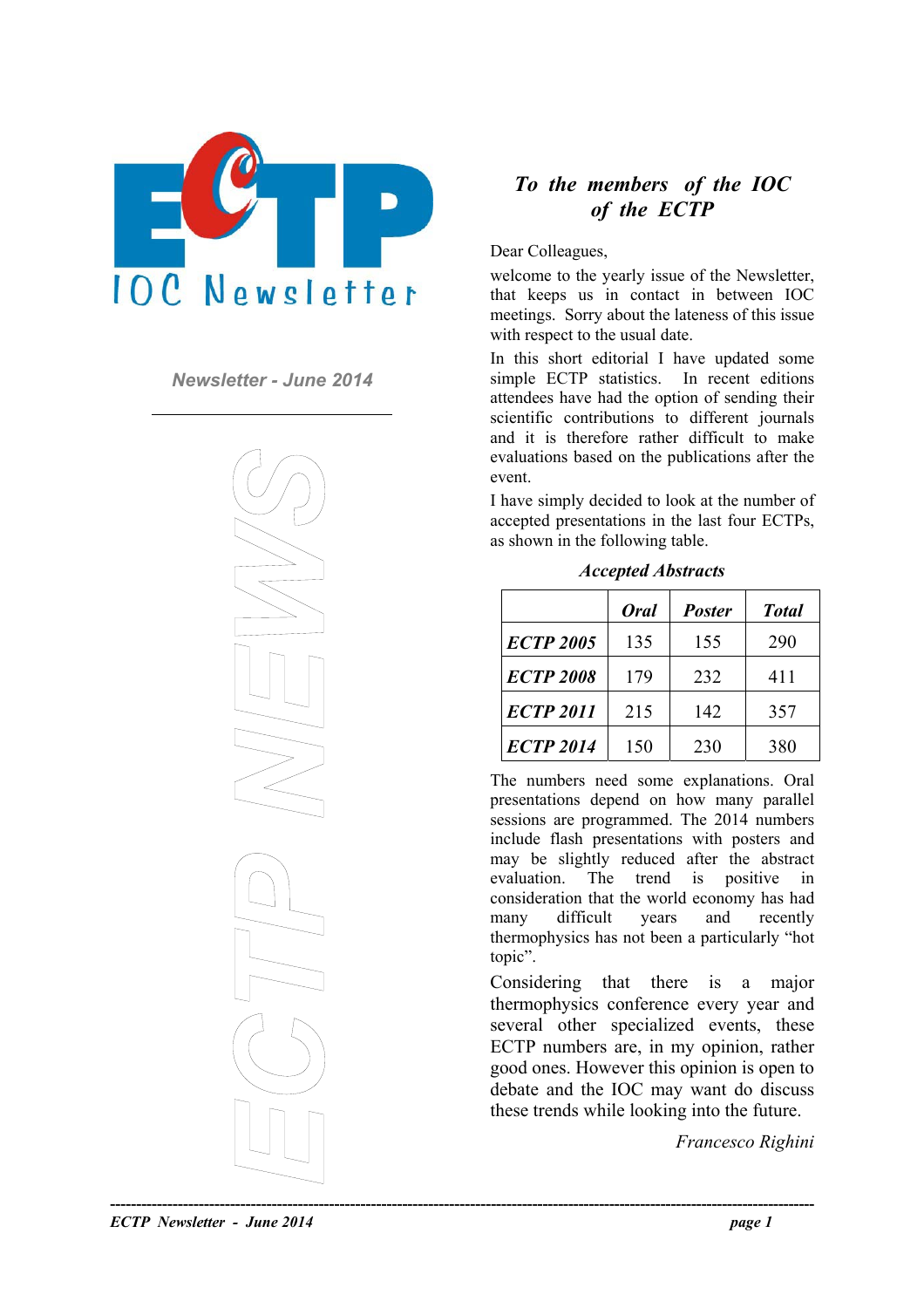

**PORTO, PORTUGAL, August 31st - September 4th 2014** 

The 20<sup>"</sup> th European Conference on Thermophysical Properties (ECTP) will take place at the Faculty of Science, University of Porto, Portugal, from August 31 to September 4, 2014. The event will be organized by the thermophysical research groups from the University of Porto and the University of Aveiro.

The main goal of the conference is to and will report soon on their findings. provide a forum for academic and industrial researchers to meet and exchange valuable experiences in the field of thermophysical properties of a wide variety of systems, covering both fluids and solids.

The conference will include invited lectures, oral presentations, flash presentations, poster sessions and workshops on specialized topics. The usual ECTP Awards will be presented during the

event. The conference will also include an exhibition of scientific equipment.

#### *Awards*

Four candidacies were received for the ECTP Award for Lifetime Achievements. Six candidacies were received for the ECTP-Netzsch Young Scientist Award. The evaluation committees for both awards are working to evaluate the candidacies

## *Conference Submissions*

More that 150 proposals have been submitted for oral presentations, together with 4 plenary lectures and 16 invited lectures. The Organizers are evaluating the necessary arrangements in the program to accommodate as many oral presentations as possible. The list of plenary and invited speakers is already available in the conference web pages.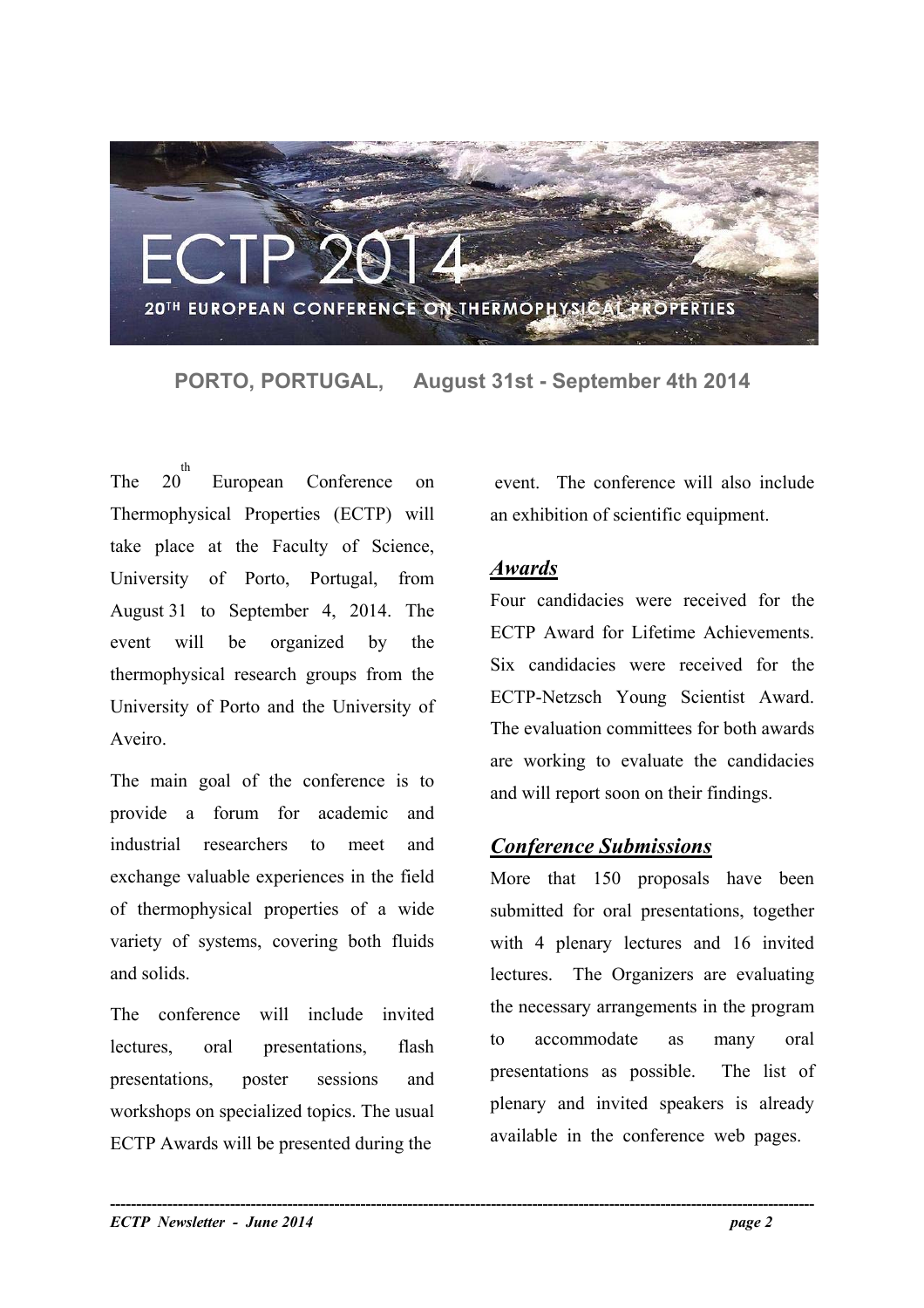The titles of these presentations and a short abstract should also be available soon in the website.

About 200 poster and 30 flash communications have also been submitted. Work is almost finished to evaluate the abstracts, to provide confirmations to all the submitters as soon as possible.

#### *Participation*

The database in the website contains more than 400 entries. At this stage it is estimated that the real number of participants will be in the 300-350 range and logistic plans are in preparation to accommodate such numbers.

## *Up-to-date Information*

Detailed and more updated information about the conference may be found at: <http://ectp2014.fc.up.pt/>

## *Important date*

**Early Bird Registration Deadline:** 

*Will be postponed to June 30, 2014* 

#### *New items*

1) *Sunday, August 31*, from 9.00 to 17.00 Meeting of the IATP (International Association for Transport Properties - web link in the "program" page of the website)

2) *Friday, September 5* - (Optional) postconference tour "Douro Valley" (details in the "program" page of the website)

# *City of Porto*

Porto is the second largest Portuguese city with about one million inhabitants, and one of the major urban areas in Southern Europe. Located along the Douro river estuary in northern Portugal, Porto is one of the oldest European centers. Its settlement dates back many centuries, when it was an outpost of the Roman Empire. Its Latin name, *Portus Cale*, has been referred to as the origin for the name Portugal.

The Douro Valley and the historical center of Porto are UNESCO World Heritage regions. The Douro Region has been producing wine for some 2.000 years and its landscape has been molded by human activities. The components of the landscape are representative of the full range of work activities associated with winemaking - terraces, *quintas* (wineproducing farm complexes), villages, chapels and roads.

Web information about the Douro Valley: <http://whc.unesco.org/en/list/1046> <http://www.dourovalley.eu/en/>